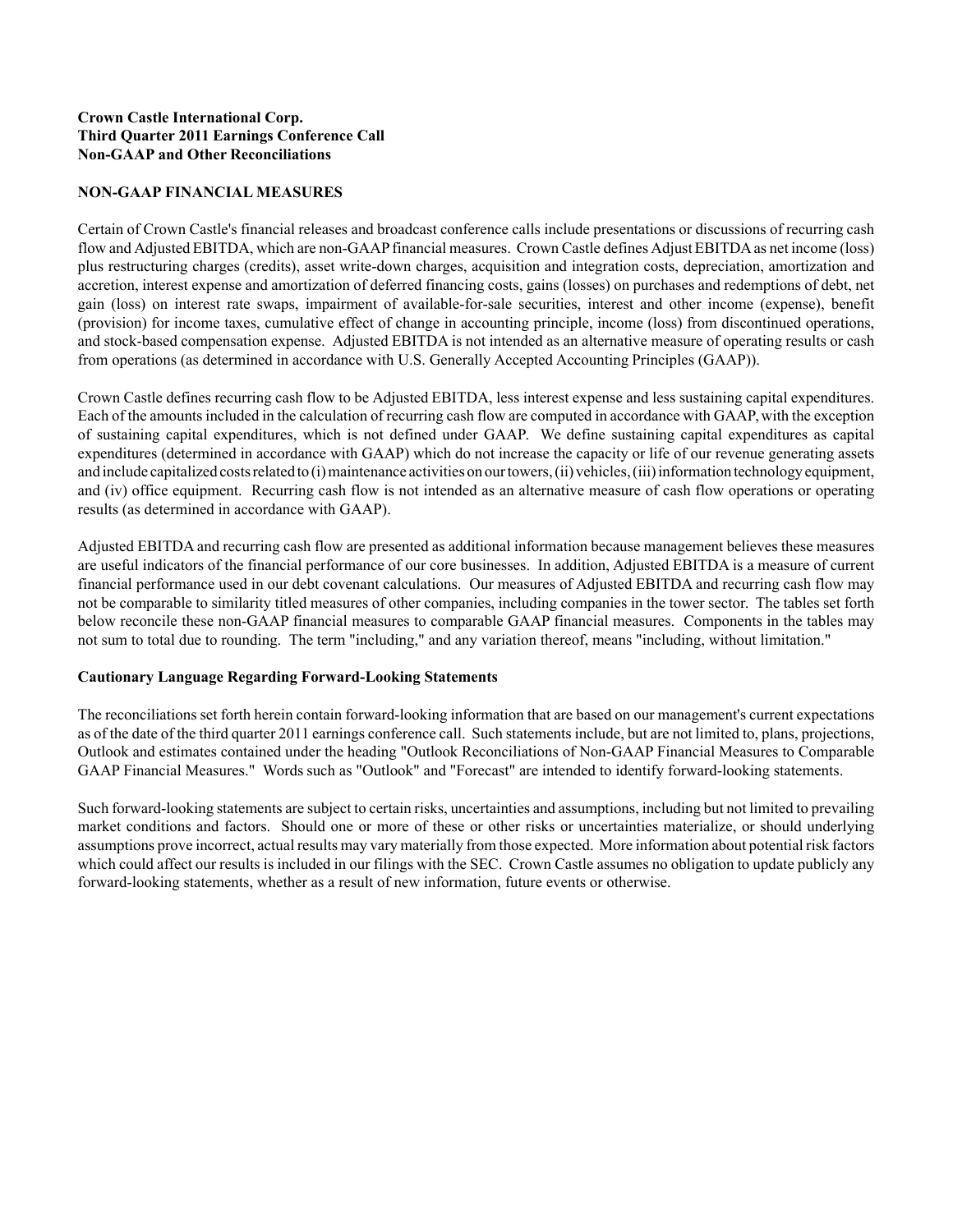# **Historical Reconciliations of Non-GAAP Financial Measure to Comparable GAAP Financial Measures:**

### **Adjusted EBITDA, recurring cash flow and recurring cash flow per share for the quarters ended September 30, 2011 and September 30, 2010 are computed as follows:**

|                                                                        | <b>For the Three Months Ended</b> |                       |    |                       | <b>For the Nine Months Ended</b> |                       |              |                       |  |
|------------------------------------------------------------------------|-----------------------------------|-----------------------|----|-----------------------|----------------------------------|-----------------------|--------------|-----------------------|--|
| (in millions, except per share amounts)                                |                                   | September 30,<br>2011 |    | September 30,<br>2010 |                                  | September 30,<br>2011 |              | September 30,<br>2010 |  |
| Net income (loss)                                                      | \$                                | 51.4                  | \$ | (135.2)               | \$                               | 122.5                 | $\mathbb{S}$ | (352.2)               |  |
| Adjustments to increase (decrease) net income (loss):                  |                                   |                       |    |                       |                                  |                       |              |                       |  |
| Asset write-down charges                                               |                                   | 3.1                   |    | 4.4                   |                                  | 13.7                  |              | 8.6                   |  |
| Acquisition and integration costs                                      |                                   | 0.6                   |    | 0.9                   |                                  | 1.7                   |              | 1.1                   |  |
| Depreciation, amortization and accretion                               |                                   | 138.5                 |    | 136.2                 |                                  | 414.0                 |              | 403.5                 |  |
| Interest expense and amortization of deferred financing costs          |                                   | 127.1                 |    | 123.2                 |                                  | 380.3                 |              | 364.3                 |  |
| Gains (losses) on purchases and redemptions of debt                    |                                   |                       |    | 71.9                  |                                  |                       |              | 138.4                 |  |
| Net gain (loss) on interest rate swaps                                 |                                   |                       |    | 104.4                 |                                  |                       |              | 292.3                 |  |
| Interest and other income (expense)                                    |                                   | 0.6                   |    | (0.8)                 |                                  | 4.9                   |              | (1.0)                 |  |
| Benefit (provision) for income taxes                                   |                                   | 2.8                   |    | (7.6)                 |                                  | 7.8                   |              | (22.6)                |  |
| Stock-based compensation expense                                       |                                   | 8.3                   |    | 8.7                   |                                  | 26.8                  |              | 28.0                  |  |
| Adjusted EBITDA                                                        |                                   | 332.4                 | \$ | 306.1                 | \$                               | 971.6                 | \$           | 860.5                 |  |
| Less: Interest expense and amortization of deferred financing<br>costs |                                   | 127.1                 |    | 123.2                 |                                  | 380.3                 |              | 364.3                 |  |
| Less: Sustaining capital expenditures                                  |                                   | 6.5                   |    | 5.1                   |                                  | 14.1                  |              | 14.6                  |  |
| Recurring cash flow                                                    | S                                 | 198.8                 | \$ | 177.8                 | \$                               | 577.2                 | S            | 481.6                 |  |
| Weighted average common shares outstanding - diluted                   |                                   | 283.9                 |    | 286.1                 |                                  | 286.9                 |              | 286.9                 |  |
| Recurring cash flow per share                                          |                                   | 0.70                  |    | 0.62                  | \$                               | 2.01                  | S            | 1.68                  |  |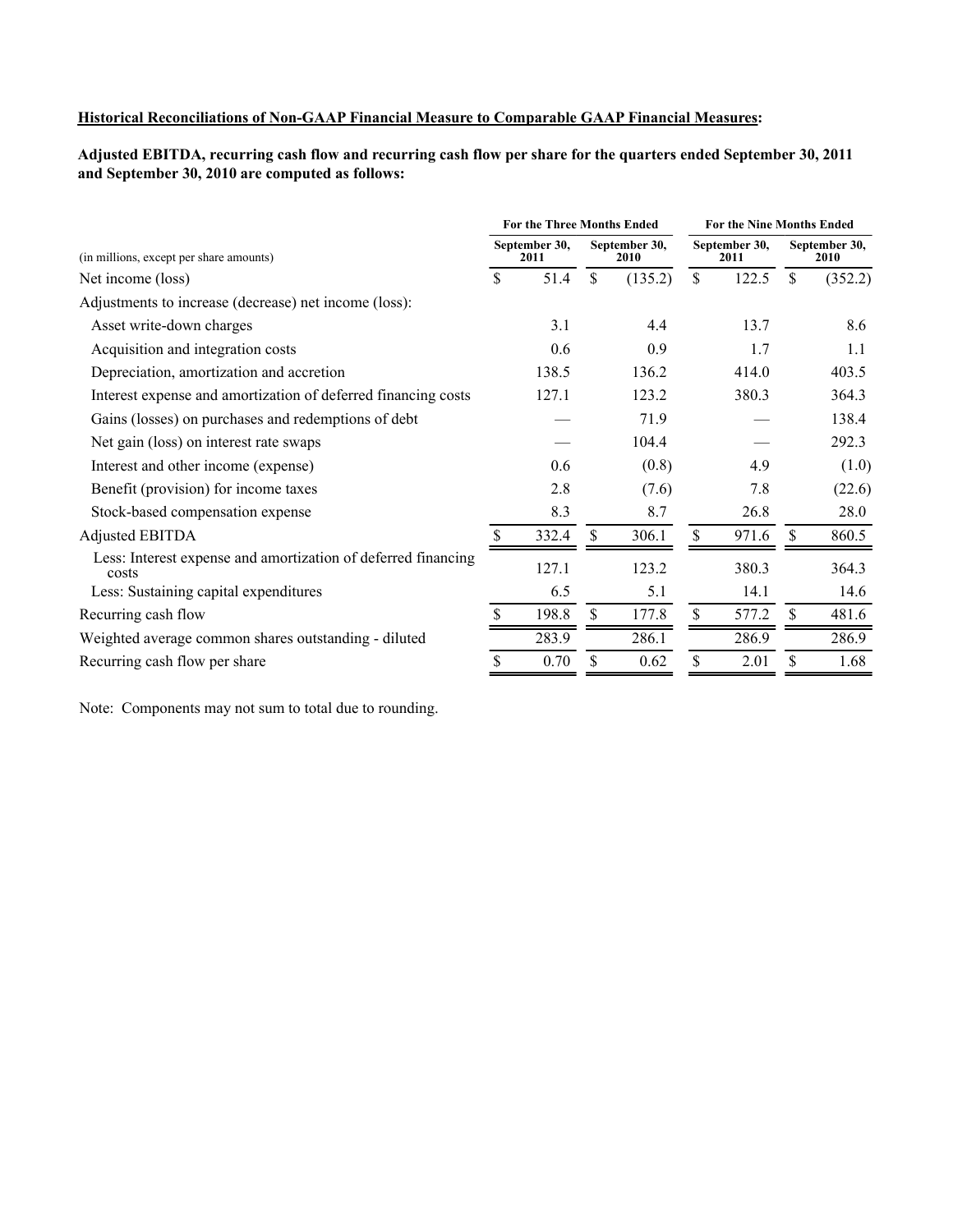# **Historical Reconciliations of Non-GAAP Financial Measure to Comparable GAAP Financial Measures:**

**Adjusted EBITDA, recurring cash flow and recurring cash flow per share for the quarters ended December 31, 2010, December 31, 2009 and September 30, 2007 are computed as follows:**

|                                                                     | For the Three Months Ended |       |                      |        |    |                       |  |  |  |
|---------------------------------------------------------------------|----------------------------|-------|----------------------|--------|----|-----------------------|--|--|--|
| (in millions, except per share amounts)                             | December 31,<br>2010       |       | December 31,<br>2009 |        |    | September 30,<br>2007 |  |  |  |
| Net income (loss)                                                   | \$                         | 40.9  | $\mathcal{S}$        | 18.7   | \$ | (67.3)                |  |  |  |
| Adjustments to increase (decrease) net income (loss):               |                            |       |                      |        |    |                       |  |  |  |
| Restructuring charges (credits)                                     |                            |       |                      |        |    | 3.2                   |  |  |  |
| Asset write-down charges                                            |                            | 5.1   |                      | 4.8    |    | 59.3                  |  |  |  |
| Acquisition and integration costs                                   |                            | 1.0   |                      |        |    | 4.7                   |  |  |  |
| Depreciation, amortization and accretion                            |                            | 137.3 |                      | 133.5  |    | 135.5                 |  |  |  |
| Interest expense and amortization of deferred financing costs       |                            | 125.9 |                      | 118.9  |    | 89.4                  |  |  |  |
| Gains (losses) on purchases and redemptions of debt                 |                            |       |                      | 0.9    |    |                       |  |  |  |
| Net gain (loss) on interest rate swaps                              |                            | (5.9) |                      | (21.1) |    |                       |  |  |  |
| Interest and other income (expense)                                 |                            | (0.6) |                      | 0.2    |    | (2.9)                 |  |  |  |
| Benefit (provision) for income taxes                                |                            | (4.2) |                      | 1.9    |    | (31.9)                |  |  |  |
| Stock-based compensation expense                                    |                            | 11.9  |                      | 5.7    |    | 5.8                   |  |  |  |
| <b>Adjusted EBITDA</b>                                              |                            | 311.4 | \$                   | 263.5  | \$ | 195.8                 |  |  |  |
| Less: Interest expense and amortization of deferred financing costs |                            | 125.9 |                      | 118.9  |    | 89.4                  |  |  |  |
| Less: Sustaining capital expenditures                               |                            | 9.8   |                      | 12.4   |    | 5.6                   |  |  |  |
| Recurring cash flow                                                 | S.                         | 175.7 | \$                   | 132.2  | \$ | 100.8                 |  |  |  |
| Weighted average common shares outstanding - diluted                |                            | 288.0 |                      | 290.5  |    | 282.6                 |  |  |  |
| Recurring cash flow per share                                       |                            | 0.61  |                      | 0.46   |    | 0.36                  |  |  |  |
|                                                                     |                            |       |                      |        |    |                       |  |  |  |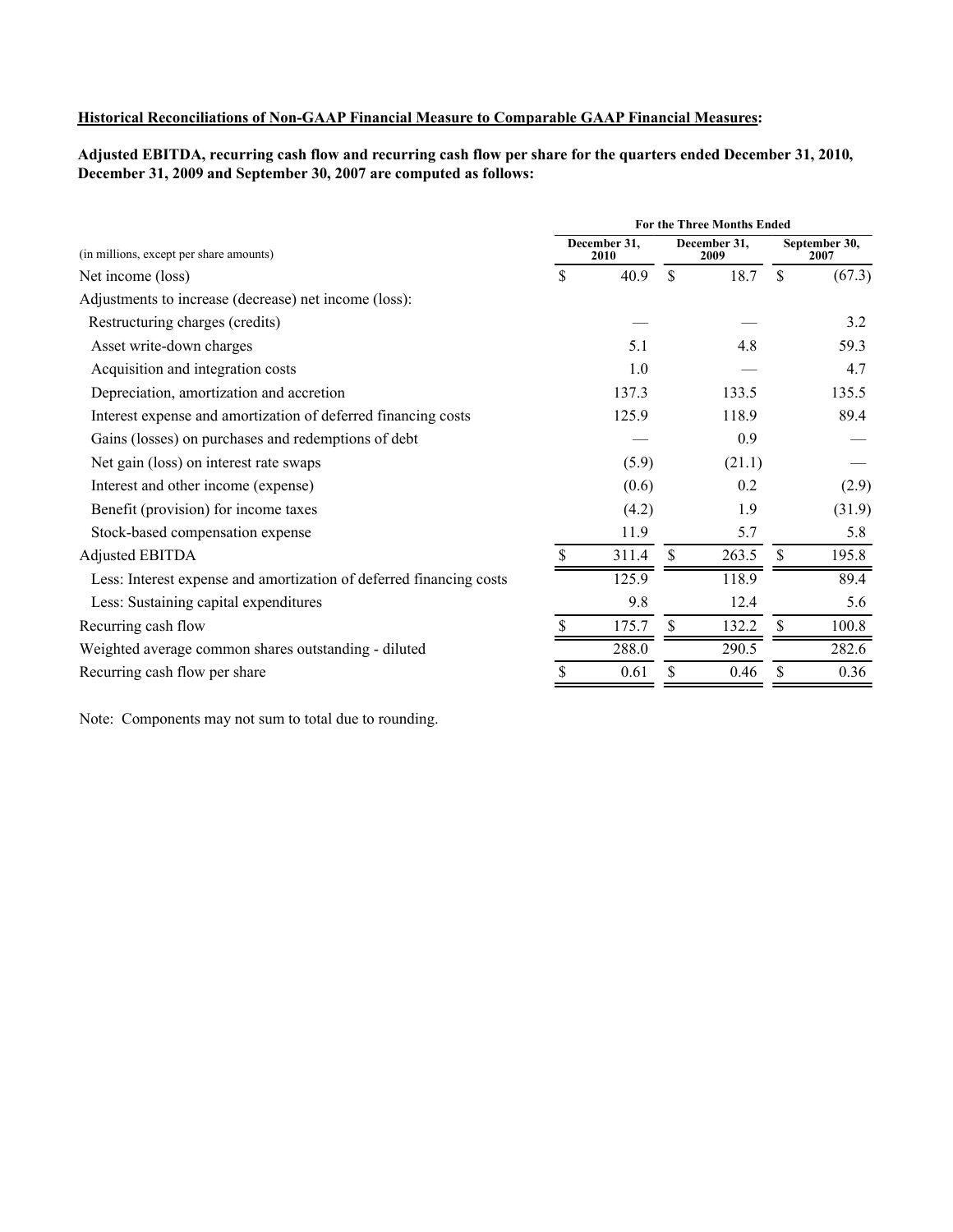# **Historical Reconciliations of Non-GAAP Financial Measure to Comparable GAAP Financial Measures:**

**Adjusted EBITDA, recurring cash flow and recurring cash flow per share for the years ended December 31, 2010, December 31, 2009 and December 31, 2007 are computed as follows:**

|                                                                     | <b>For the Twelve Months Ended</b> |                      |               |                      |               |                      |  |  |  |
|---------------------------------------------------------------------|------------------------------------|----------------------|---------------|----------------------|---------------|----------------------|--|--|--|
| (in millions, except per share amounts)                             |                                    | December 31,<br>2010 |               | December 31,<br>2009 |               | December 31,<br>2007 |  |  |  |
| Net income (loss)                                                   | $\mathbf{\hat{S}}$                 | $(311.3)$ \$         |               | (114.1)              | $\mathbb{S}$  | (223.0)              |  |  |  |
| Adjustments to increase (decrease) net income (loss):               |                                    |                      |               |                      |               |                      |  |  |  |
| Restructuring charges (credits)                                     |                                    |                      |               |                      |               | 3.2                  |  |  |  |
| Asset write-down charges                                            |                                    | 13.7                 |               | 19.2                 |               | 65.5                 |  |  |  |
| Acquisition and integration costs                                   |                                    | 2.1                  |               |                      |               | 25.4                 |  |  |  |
| Depreciation, amortization and accretion                            |                                    | 540.8                |               | 529.7                |               | 539.9                |  |  |  |
| Interest expense and amortization of deferred financing costs       |                                    | 490.3                |               | 445.9                |               | 350.3                |  |  |  |
| Gains (losses) on purchases and redemptions of debt                 |                                    | 138.4                |               | 91.1                 |               |                      |  |  |  |
| Net gain (loss) on interest rate swaps                              |                                    | 286.4                |               | 93.0                 |               | 75.6                 |  |  |  |
| Interest and other income (expense)                                 |                                    | (1.6)                |               | (5.4)                |               | (9.4)                |  |  |  |
| Benefit (provision) for income taxes                                |                                    | (26.8)               |               | (76.4)               |               | (94.0)               |  |  |  |
| Stock-based compensation expense                                    |                                    | 40.0                 |               | 30.3                 |               | 25.1                 |  |  |  |
| <b>Adjusted EBITDA</b>                                              | \$.                                | 1,171.9              | \$            | 1,013.3              | \$            | 758.6                |  |  |  |
| Less: Interest expense and amortization of deferred financing costs | \$                                 | 490.3                | \$.           | 445.9                | <sup>\$</sup> | 350.3                |  |  |  |
| Less: Sustaining capital expenditures                               |                                    | 24.3                 |               | 28.1                 |               | 23.3                 |  |  |  |
| Recurring cash flow                                                 | <sup>\$</sup>                      | 657.3                | <sup>\$</sup> | 539.3                | \$            | 385.1                |  |  |  |
| Weighted average common shares outstanding - diluted                |                                    | 286.8                |               | 286.6                |               | 279.9                |  |  |  |
| Recurring cash flow per share                                       |                                    | 2.29                 |               | 1.88                 |               | 1.38                 |  |  |  |
|                                                                     |                                    |                      |               |                      |               |                      |  |  |  |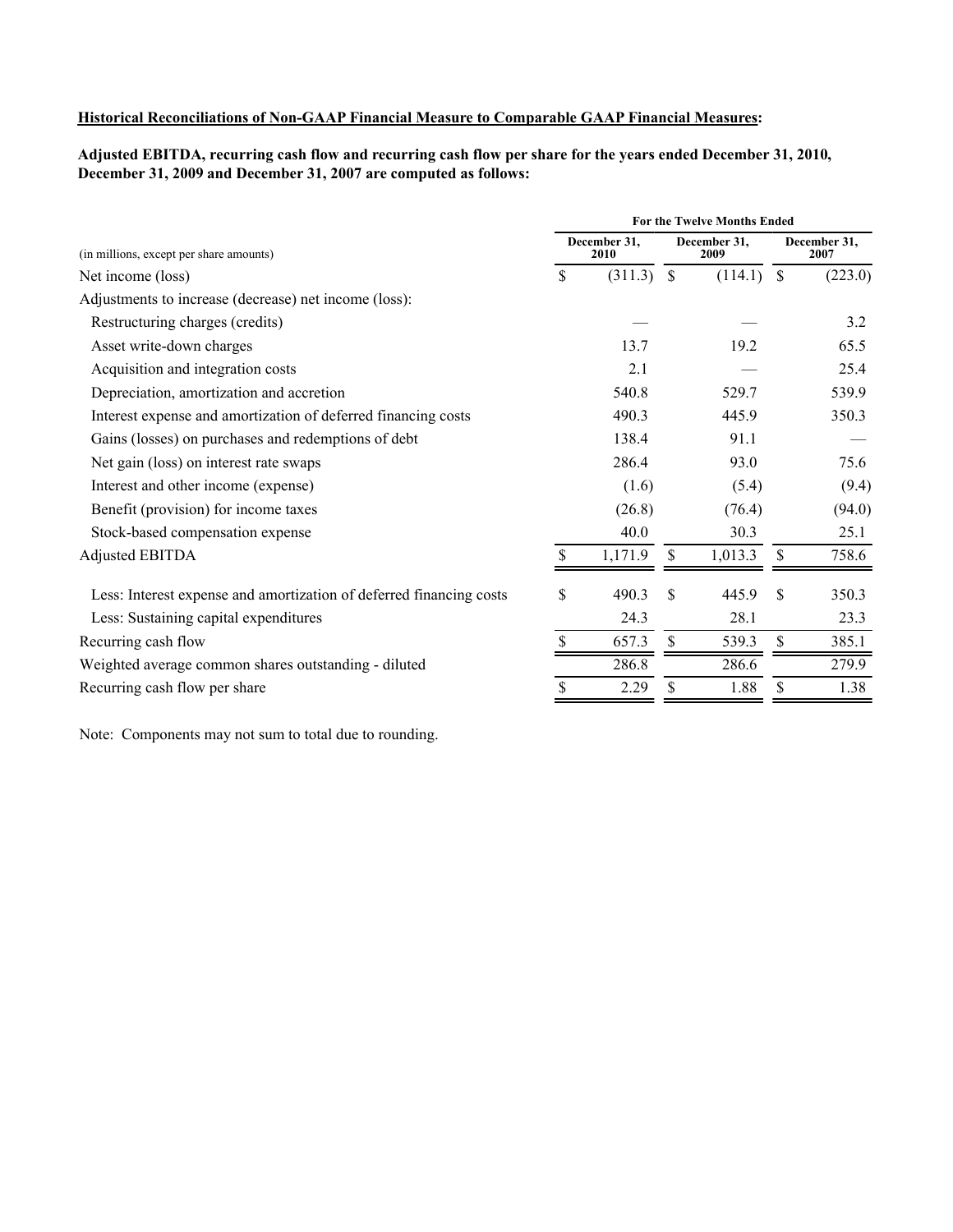#### **Outlook Reconciliations of Non-GAAP Financial Measures to Comparable GAAP Financial Measures:**

### **Adjusted EBITDA, recurring cash flow and recurring cash flow per share for the quarter ending December 31, 2011 and the years ending December 31, 2011 and December 31, 2012 are forecasted as follows:**

|                                                                                |                  | <b>Forecast Ranges</b> |                    |
|--------------------------------------------------------------------------------|------------------|------------------------|--------------------|
| (in millions)                                                                  | Q4 2011          | Full Year 2011         | Full Year 2012     |
| Net income $(\text{loss})^{(1)}$                                               | \$40 to \$65     | \$157 to \$191         | \$180 to \$268     |
| Adjustments to increase (decrease) net income (loss):                          |                  |                        |                    |
| Asset write-down charges                                                       | \$2 to \$5       | \$15 to \$18           | \$15 to \$25       |
| Acquisition and integration costs                                              | \$0 to \$1       | \$1 to \$3             | \$1 to \$3         |
| Depreciation, amortization and accretion                                       | \$136 to \$141   | \$550 to \$555         | \$545 to \$565     |
| Interest expense and amortization of deferred financing $costs^{(1)(2)}$       | \$125 to \$129   | \$506 to \$510         | \$505 to \$515     |
| Gains (losses) on purchases and redemptions of debt                            | \$0 to \$0       | \$0 to \$0             | \$0 to \$0         |
| Interest and other income (expense)                                            | $(1)$ to \$1     | \$3 to \$8             | $(2)$ to \$4       |
| Benefit (provision) for income taxes                                           | \$1 to \$4       | \$8 to \$13            | \$15 to \$35       |
| Stock-based compensation expense                                               | \$7 to \$9       | \$32 to \$37           | \$33 to \$38       |
| Adjusted EBITDA                                                                | \$330 to \$335   | \$1,301 to \$1,306     | \$1,365 to \$1,380 |
| Less: Interest expense and amortization of deferred financing $costs^{(1)(2)}$ | \$125 to \$129   | \$506 to \$510         | \$505 to \$515     |
| Less: Sustaining capital expenditures                                          | \$6 to \$8       | \$20 to \$22           | \$22 to \$27       |
| Recurring cash flow                                                            | \$196 to \$201   | \$772 to \$777         | \$830 to \$845     |
| Weighted average common shares outstanding - diluted $(3)$                     | 282.8            | 285.7                  | 282.8              |
| Recurring cash flow per share                                                  | \$0.69 to \$0.71 | \$2.70 to \$2.72       | \$2.93 to \$2.99   |

(1) Inclusive of approximately \$26 million, \$103 million and \$98 million, respectively, of non-cash expense.

(2) Approximately \$18 million, \$72 million and \$65 million, respectively, of the total non-cash expense relates to the amortization of forward-starting interest rate swaps, all of which has been cash settled in prior periods.

(3) For the fourth quarter and full year 2012, based on diluted shares outstanding as of September 30, 2011. For the full year 2011, based on the average diluted shares outstanding during the first nine months of 2011 and as of September 30, 2011.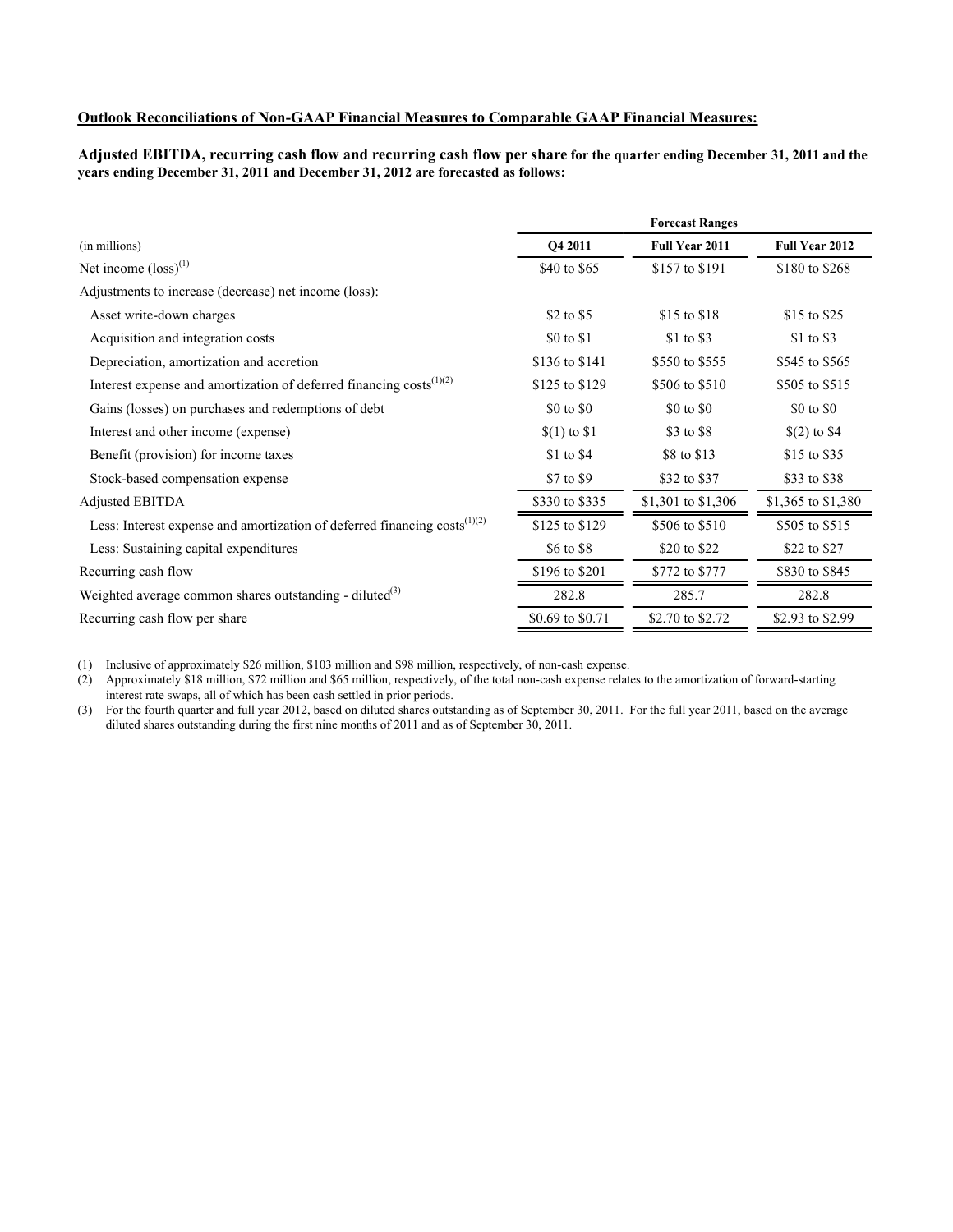# **OTHER CALCULATIONS:**

**Net Debt to Adjusted EBITDA ratio for the quarters ended September 30, 2011 and September 30, 2007 are computed as follows:**

|                                                       | <b>For the Three Months Ended</b> |         |    |                           |  |  |  |
|-------------------------------------------------------|-----------------------------------|---------|----|---------------------------|--|--|--|
| (in millions)                                         | September 30, 2011                |         |    | <b>September 30, 2007</b> |  |  |  |
| Total Debt (face value) at Quarter End                |                                   | 7,013.5 |    | 6,006.1                   |  |  |  |
| Cash at Quarter End                                   |                                   | 75.5    |    | 119.8                     |  |  |  |
| Total Net Debt at Quarter End                         |                                   | 6.938.0 |    | 5,886.3                   |  |  |  |
|                                                       |                                   |         |    |                           |  |  |  |
| Quarterly Adjusted EBITDA                             | S                                 | 332.4   | -S | 195.8                     |  |  |  |
| Annualized Quarterly Adjusted EBITDA                  | S                                 | 1.329.6 |    | 783.1                     |  |  |  |
| Total Net Debt / Annualized Quarterly Adjusted EBITDA |                                   | 5.2X    |    | 7.5X                      |  |  |  |

# **Cash run-rate interest coverage ratio for the quarter ended September 30, 2011 is computed as follows:**

|                                                                       | <b>For the Three Months Ended</b> |                    |  |  |
|-----------------------------------------------------------------------|-----------------------------------|--------------------|--|--|
| (in millions)                                                         |                                   | September 30, 2011 |  |  |
| Interest Expense and Amortization of Deferred Financing Costs         |                                   | 127.1              |  |  |
| Amortization of Deferred Financing Cost and Non-Cash Interest Expense |                                   | (25.7)             |  |  |
| Cash Interest at Quarter End                                          |                                   | 101.4              |  |  |
| Quarterly Adjusted EBITDA                                             | S                                 | 332.4              |  |  |
| Quarterly Adjusted EBITDA / Cash Interest Expense                     |                                   | 3.3X               |  |  |